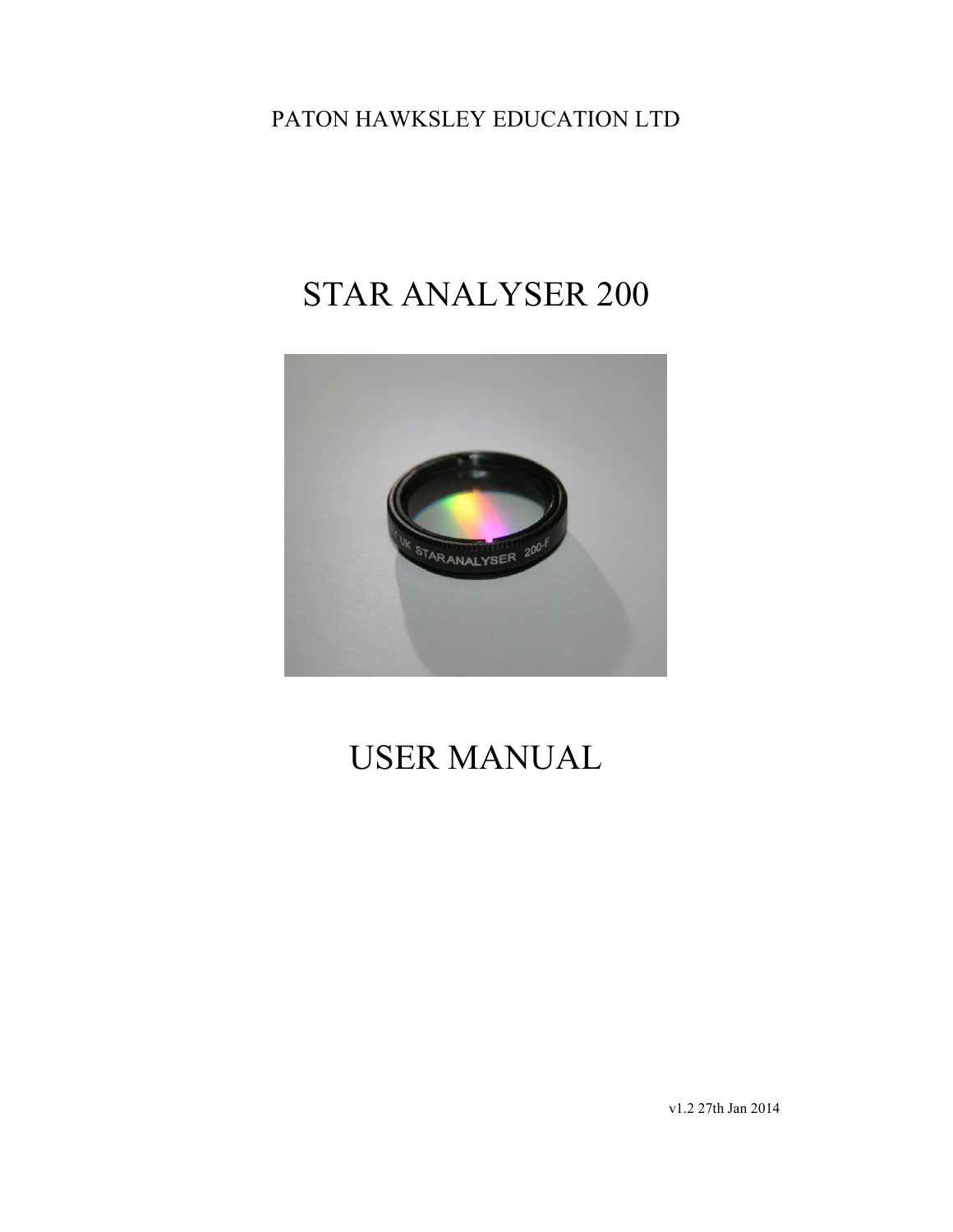# **CONTENTS**

## **INSTRUCTIONS**

Description Care and maintenance A quick look Mounting the Star Analyser 200 First light Troubleshooting Processing Wavelength Calibration Displaying the results graphically Tips for recording spectra of faint objects Visual Use Further advice and information

# **FREQUENTLY ASKED QUESTIONS**

# **APPENDIX I**

BRIGHT STAR SPECTRAL TYPES

# **APPENDIX II**

TWENTY BRIGHTEST WOLF RAYET STARS

## **APPENDIX III**

TELLURIC LINES (O2)

# **APPENDIX IV**

HYDROGEN BALMER LINES

# **APPENDIX V**

"INTRODUCING THE STAR ANALYSER 200"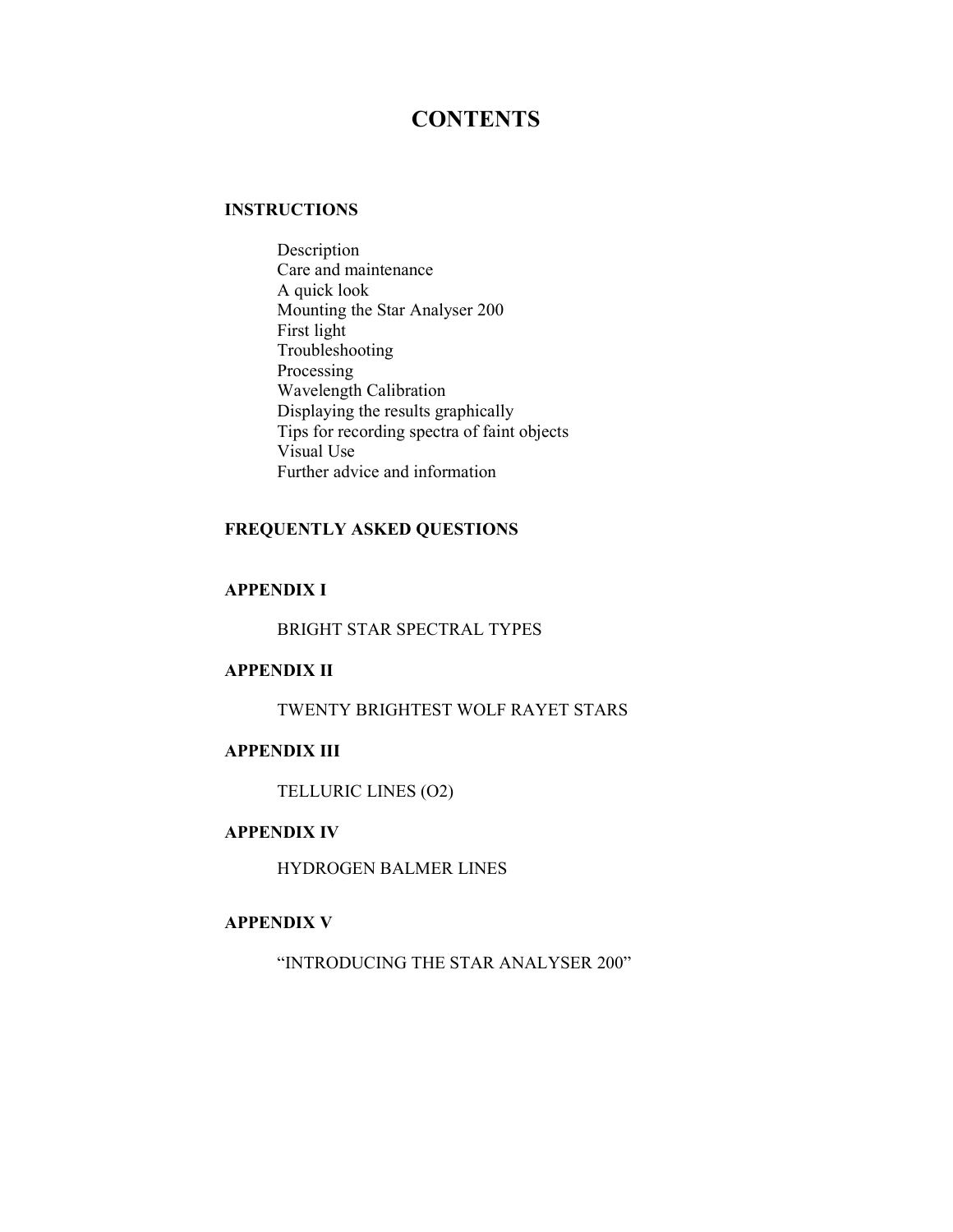# **STAR ANALYSER 200 INSTRUCTIONS**

## **Description**

The Star Analyser 200 is a high efficiency 200 lines/mm transmission diffraction grating, blazed in the first order. It is mounted in a low profile 1.25 inch diameter threaded cell, to be compatible with most telescopes and accessories. It has been designed to make the production of low resolution spectrum images of a wide range of point like astronomical objects as easy as possible. It complements a wide range of types of camera used in astro-imaging. It can however also be adapted for visual use.

It is designed primarily for applications where it is difficult to achieve the optimum spacing needed for the Star Analyser 100. The SA200 gives the same length of spectrum when mounted half the distance from the camera sensor compared with the SA100 (Note that where there is sufficient space to achieve the optimum spacing, the SA100 model is the recommended option)

Typical applications of the SA200 are:

Mounting in close coupled filter wheels (The smaller distance requirement, low profile design and optional mounting kit allow the SA200 to be accommodated in a wider range of filter wheels than the SA100)

With larger aperture, longer focal length telescopes used with larger camera sensors where a longer spectrum can be produced using the SA200 to give optimum resolution.

See also Appendix V **"Introducing the Star Analyser 200"**  for further technical information on the SA200

# **Care and maintenance**

The Star Analyser has been designed and built to give many years of trouble free service. It cannot be dismantled by the user. To protect the delicate diffraction grating surface, it has been sealed between anti-reflection coated glass cover discs. The sealed unit is fixed in the cell in the correct alignment.

As with any optical device, care should be taken to protect the optical surfaces. It should be stored in its protective box when not in use. (After use, any dew which may have condensed on the device should be allowed to evaporate before closing the box) Avoid touching the glass. Any dust should be removed with a blower brush or clean oil free canned air. More stubborn marks and fingerprints can be removed with care using conventional lens cleaning techniques. (Lens cleaning fluids should be used very sparingly to avoid the risk of seepage of the fluid between the glass elements)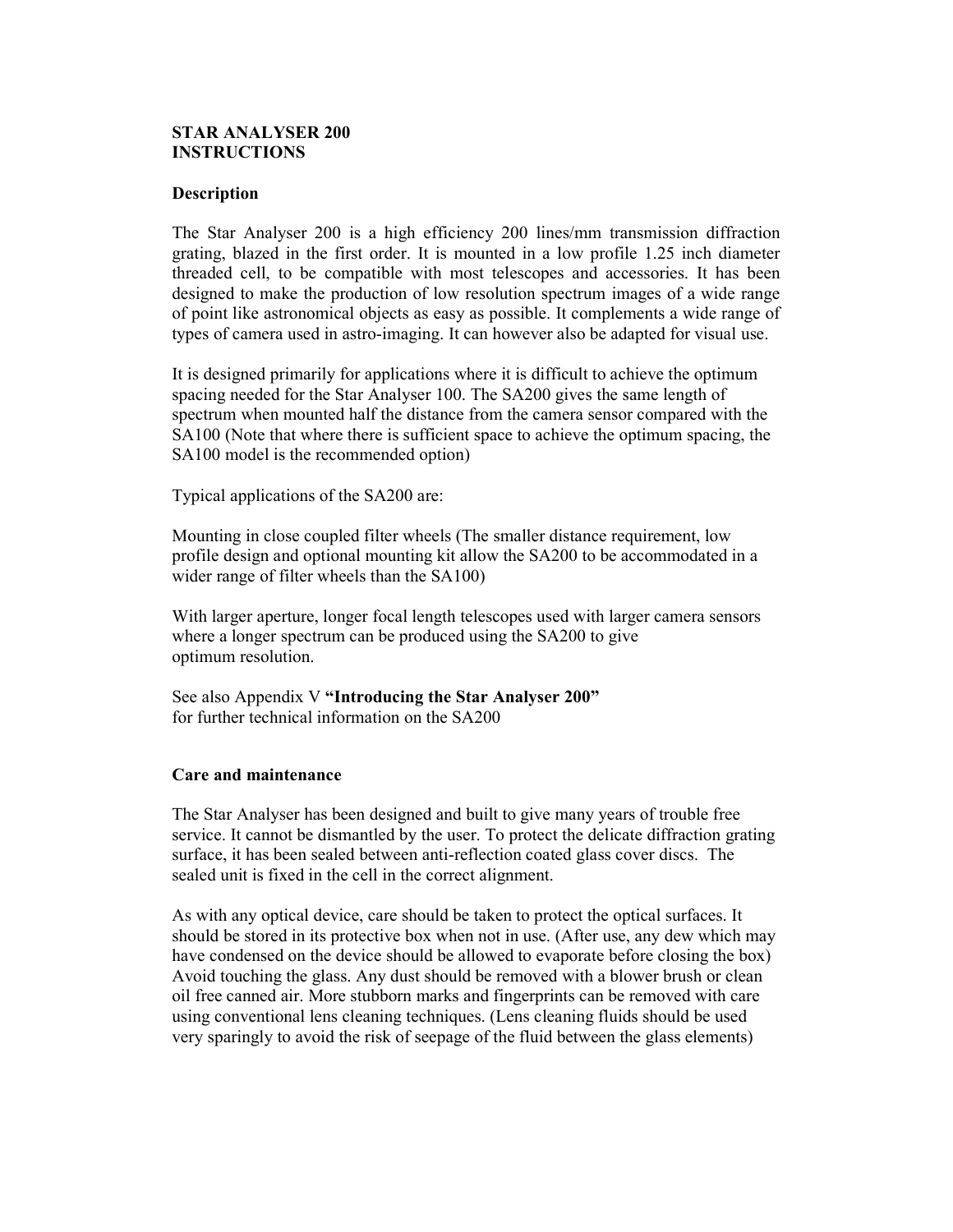## **A quick look**



The blazed first order spectrum dominates the other orders in this view of a low energy light bulb.

If you hold the Star Analyser up to you eye and view a compact source of white light through it, you will see the light source flanked by a series of rainbow spectra, stretching away in both directions. One of the pair of spectra closest to the light source will look significantly brighter than the others. This is the blazed first order spectrum and is the one we are aiming to image, along with the straight through view of the light source (the zero order) If you look at the edge of the filter cell, you will see a white line marking the direction of the blazed first order. This will help identify the right spectrum and line it up in the field of view of your camera.

## **Mounting the Star Analyser 200**

## General

The SA200 uses a standard 1.25 inch filter cell design and is mounted between the telescope and camera at the recommended distance from the camera sensor using standard adapters. (See FAQ 13 and 14 to calculate the recommended distance for your particular setup) Orientate the grating so the direction indicated by the white mark is on the horizontal axis of the camera and to the right as you view from behind the camera.

## Mounting in filter wheels

The SA200-F has a significantly lower profile than the SA100 (7.7mm total height including thread compared with 11.2mm for the SA100) which allows it to be mounted in filter wheels designed for 1.25 inch filters without risk of fouling the wheel housing. (Note that the low profile design means that, unlike the SA100, there is no thread available above the grating to screw on other accessories.) The SA200-F can be aligned with the camera sensor and held in the correct orientation for example with PTFE tape on the thread or a spot of hot melt adhesive.

Provided there is sufficient clearance, the SA200-F can also be mounted in wheels designed to take unmounted drop in filters. An optional mounting kit for this purpose, consisting of a carrier plate, spacers and an internally threaded collar to fix the SA200 in position in the plate is available from Paton Hawksley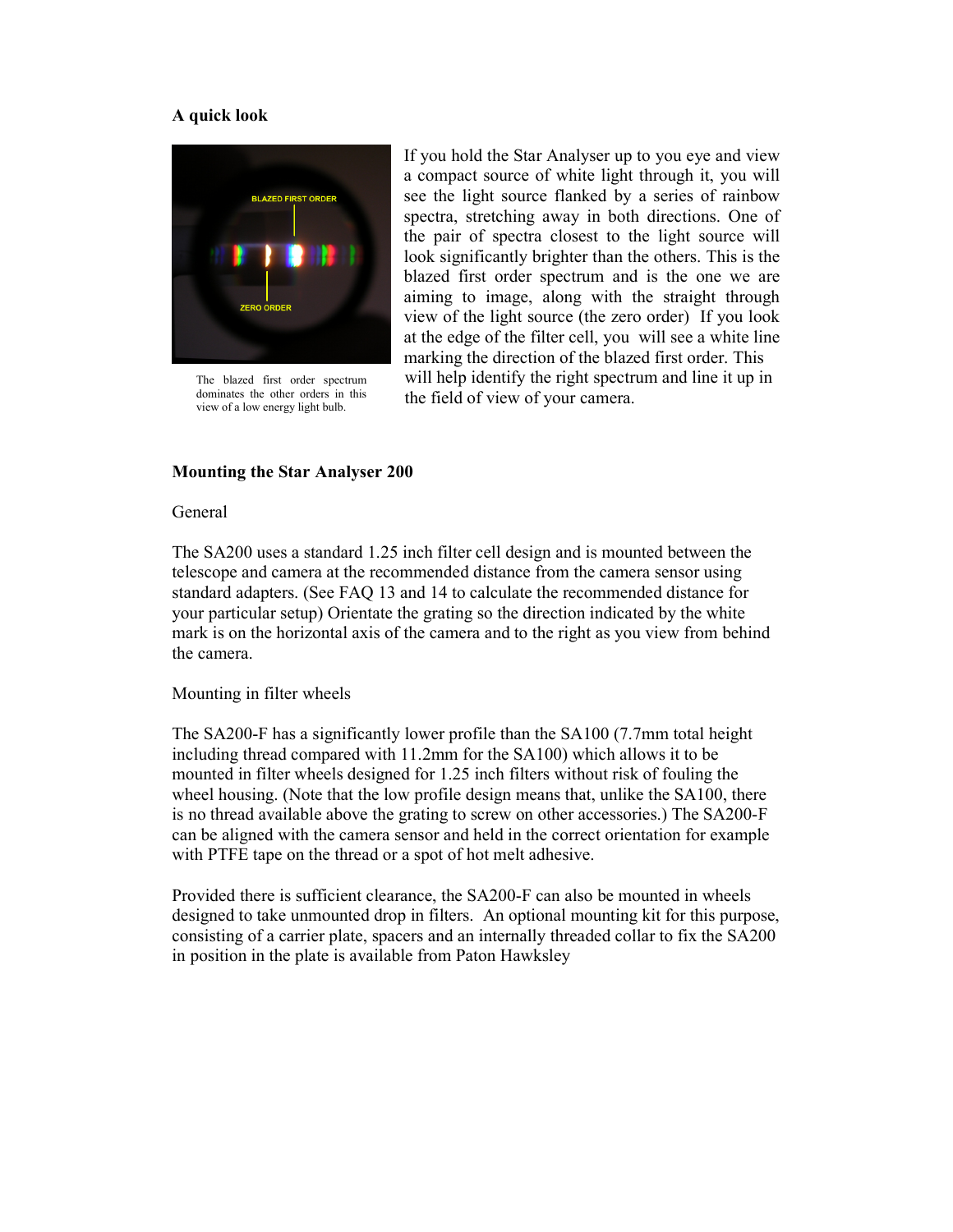

The pre-punched 1mm thick black styrene carrier plate is trimmed to size using a craft knife (score and snap) or scissors to match the filter size used in the wheel (eg 50mm square, 2 inches round etc) and the SA200 mounted through the pre punched hole, orientated and fixed in position using the threaded collar. Additional spacers of the same material, supplied pre-punched with oversized holes can be added above or below the carrier plate as required to increase the total thickness and place the SA200 at the optimum height to clear the wheel housing. It is even feasible to fabricate a carrier which lowers the position of the SA200 below that shown here if necessary, by laminating the material (bonded using polystyrene cement). As a result, provided a clearance of at least 7.7mm (The total height of the SA200) is available within the filter wheel it should be possible to fabricate a suitable carrier. Users are advised to check their particular model of filter wheel to ensure there is enough clearance.



Tip:- To ensure a good fit when trimming the plates to size, first make a template using backed label paper and check it fits correctly in the filter wheel. Then stick the label centrally onto the plate and trim round it.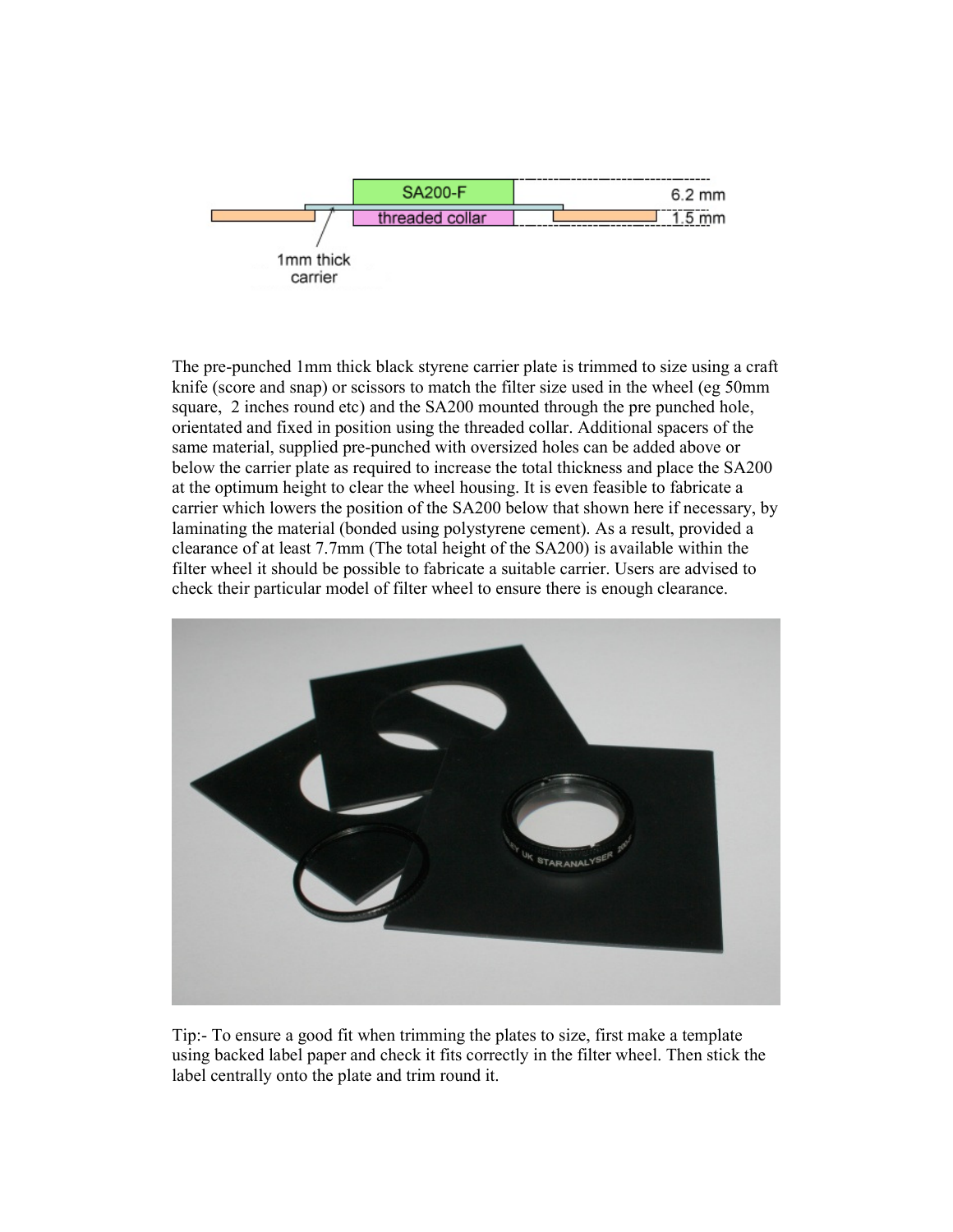A similar technique can also be used to mount the SA200-F in a (user supplied) blank 2 inch filter cell for wheels designed for 2 inch screw in filters.



(Note that, since the light cone from the star is only dispersed into a spectrum beyond the grating, any vignetting of the field due to the smaller aperture of the SA200, compared with filters used for imaging, is not a problem provided the zero order image of the star is placed within the unvignetted area.)

## **First light**



Set your telescope and camera up on a bright star and centre it in the field. Spectral type M stars are a good first target as they show nice broad spectrum lines which are easy to see. Alternatively type A stars show narrow dark absorption lines due to Hydrogen. You can see a list of the spectral types of all bright stars down to mag +2.5 in Appendix I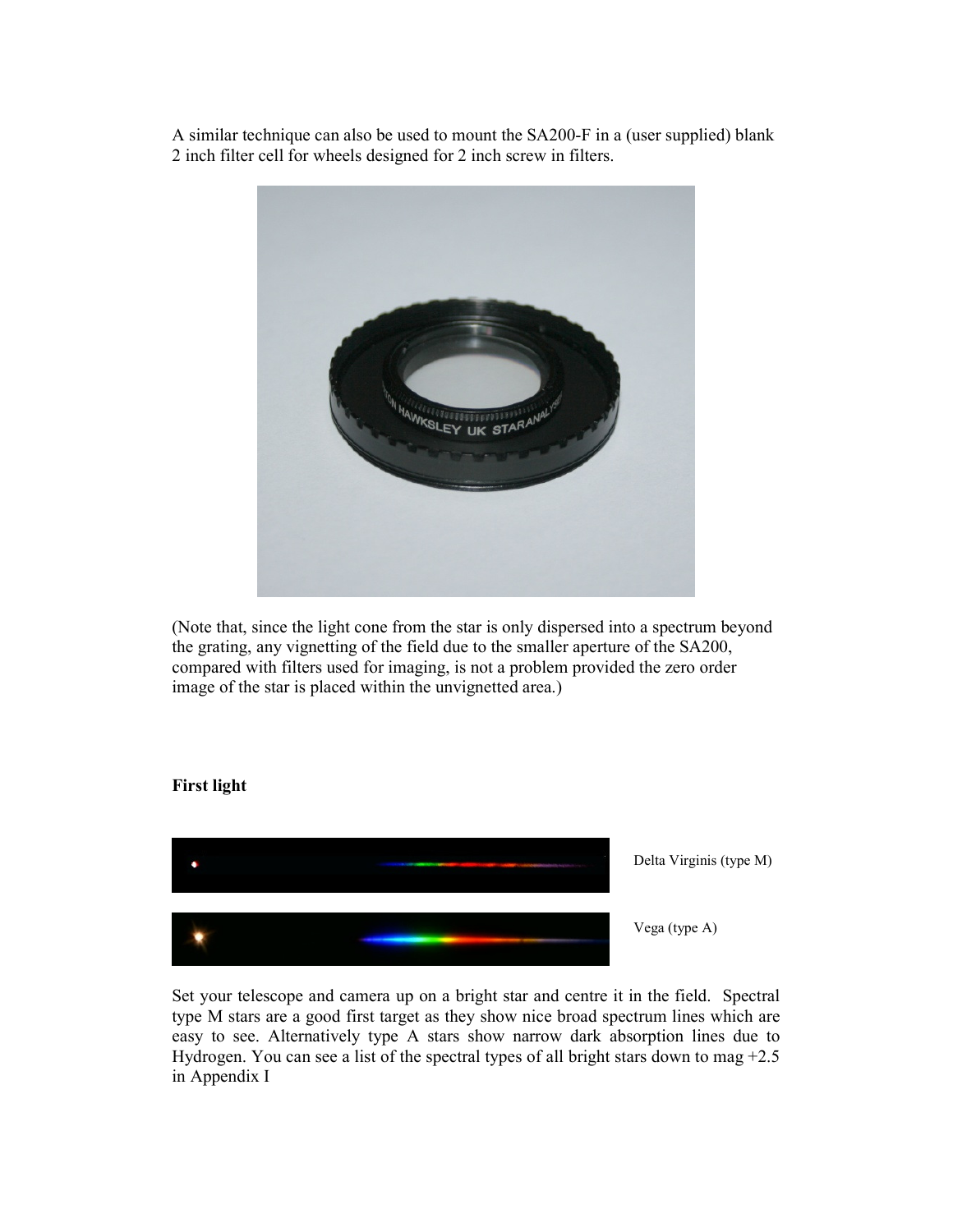Mount the Star Analyser in front of your camera, orientating it so the direction indicated by the white mark is on the horizontal axis of the camera and to the right as you view from behind the camera. You should still be able to see the image of the star but it will be somewhat fainter. (Adjust to bring the star back into focus). Move the telescope slightly so that the star image is on the left edge of the frame. You should then see the spectrum of the star spread out horizontally across the field, with increasing wavelength (blue to red) running from left to right. (Note that because the light from the star is now spread out over many more pixels, you may have to increase the exposure to see the spectrum clearly. You should now be able to see some lines in the spectrum. If not, adjust the camera settings and focus slightly until you get the sharpest, clearest spectrum. Congratulations! You have recorded your first spectrum with the Star Analyser.

# **Troubleshooting**

## *The spectrum seems very faint.*

Are you sure you have found the right spectrum? Move the telescope until the star image is on the right of the field. You should just be able to see a faint spectrum running from right to left. It should be much fainter than the spectrum on the other side of the star image. If it is brighter, rotate the Star Analyser through 180 degrees.

## *The spectrum is too long to fit across the field.*

(Take care not to confuse the infra red end of the wanted spectrum with the blue end of the next order spectrum which will be much fainter but will overlap.)

This is because the dispersion (The amount by which the light of given wavelength is deflected) is too high. The SA200 is designed to work at half the distance from the camera compared with the SA100. If you cannot mount the SA200 close enough to the camera sensor to fit the spectrum and star image in the field it is recommended that you use the Star Analyser 100 instead

## *The spectrum is rather short*

You can increase the length of the spectrum by increasing the grating to sensor distance. See FAQ 13 &14 for more information.

## *I cannot see any features in the spectrum*

Not all stars show clear features in their spectra. Some features can be quite subtle and only show up after further processing of the image. Spectral types M and A probably show the most obvious lines. (See appendix I for a list of bright stars and their spectral types.) If you don't have any luck, try a different star or try processing your spectrum image further as described in the Processing section.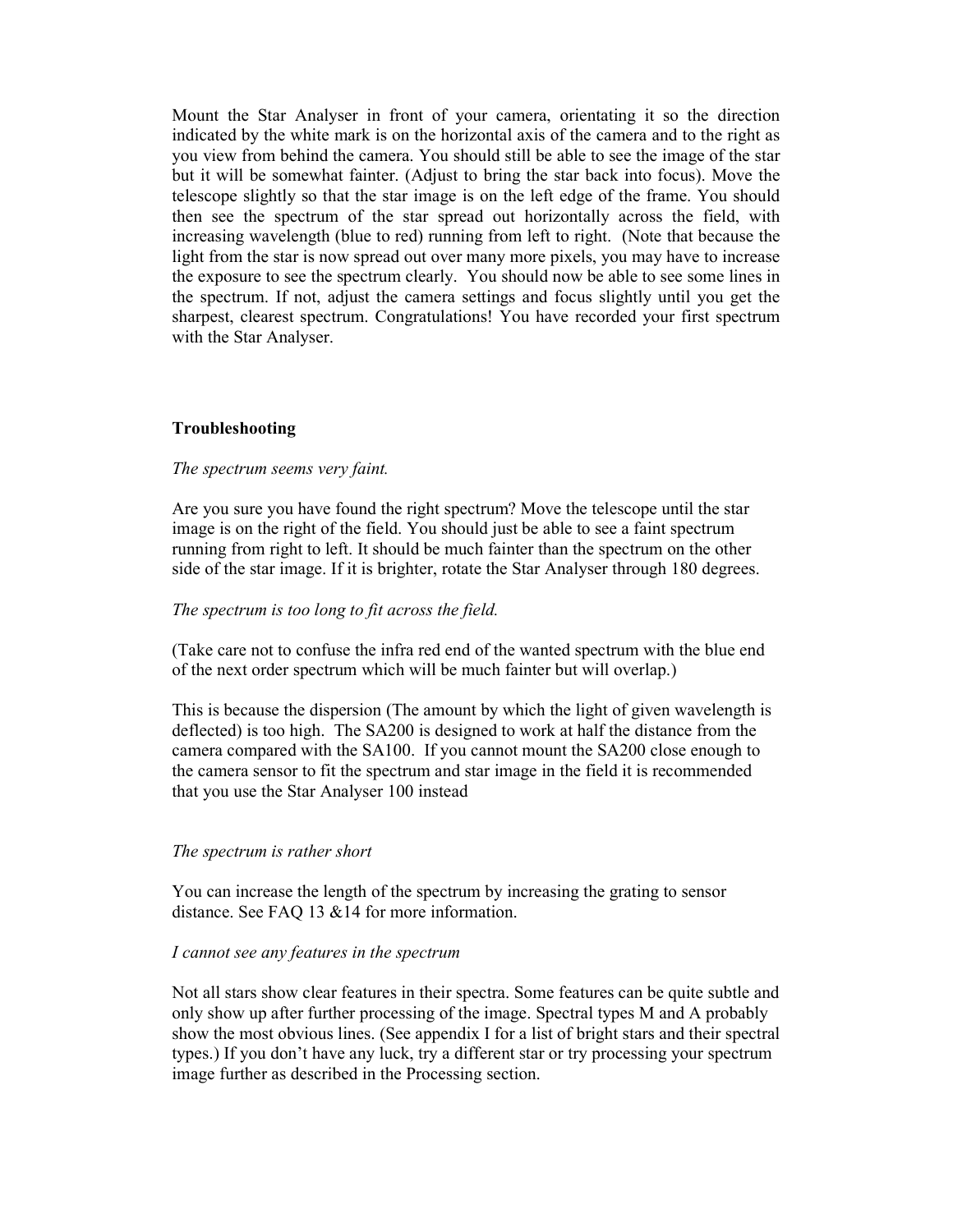# *The features are indistinct and smeared out*

This simple type of slitless spectrograph depends on the target being almost a point source. If it is not (for example if the seeing is bad or you are using a long focal length) then sharp features in the spectrum can be smeared out and become indistinct. Particularly if you are using a focal length of over 2m, a focal reducer will often help to sharpen the spectrum features.

## *I cannot focus all positions along the spectrum at the same time*.

There will be a slight shift in focus due to the increasing angle of the light beam from blue to red so you may find you have to compromise focus slightly at the far ends of the spectrum. If you are using an achromatic refractor, the focus errors will be larger due to chromatic aberration of the telescope. Particularly with short focal length achromats, you may find you can only focus part of the spectrum at a time. See the FAQ for more information on focussing and other factors which affect resolution.

# **Processing**



The image of the spectrum can be enhanced to improve the visibility of the features in various ways, using your favourite image processing package. Note though that this should not be done if you plan to further analyse your spectra to make scientific measurements. Further analysis should always be done on the original unaltered spectrum.

Rotate the image so that the spectrum is horizontal with the star image on the left.

Produce a strip spectrum as follows:

Crop the image so it just shows the strip with the spectrum (it will typically only be a few pixels high) Resize the strip to the same width but only one pixel high, then resize again to the same width but 30 pixels high.

# **Wavelength Calibration**

The distance along the spectrum can be calibrated in nm or angstroms per pixel (10 A  $= 1$  nm) so that the wavelengths of the features can be determined. A rough calibration can be made using the following formula.

Dispersion  $(A/pixel)$  =

10000\* pixel size (um) / [grating lines/mm \* grating to CCD distance (mm)]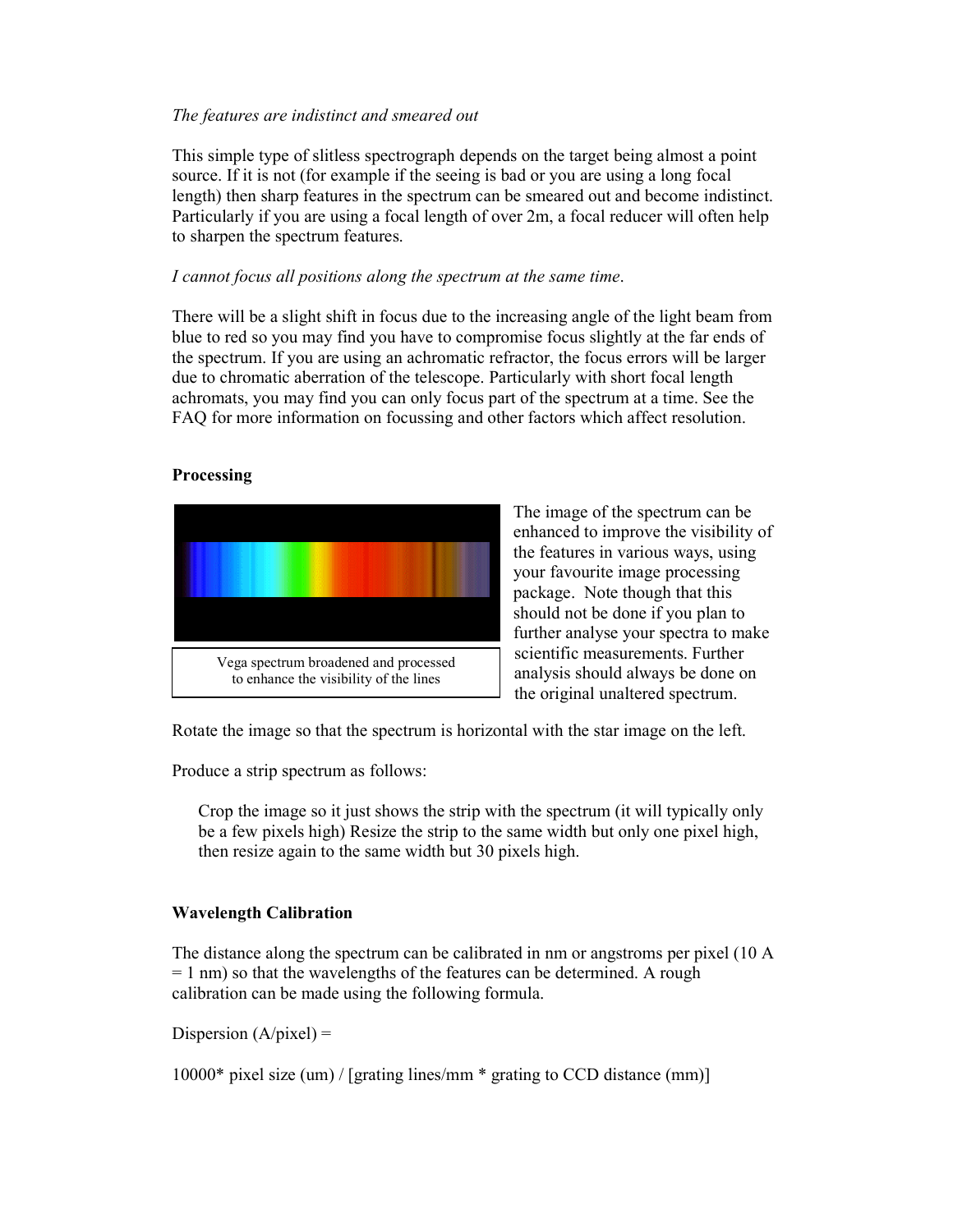e.g. for the Star Analyser 200 at 30 mm distance from a camera with 6um pixels, the dispersion would be

 $10000 * 6 / [200 * 30] = 10$  A/pixel



For greater accuracy, the wavelength of known lines identified in the spectrum can be used. This need only be done once for a given configuration, provided the geometry remains the same. Appendices III and IV lists the wavelengths of the

Hydrogen Balmer lines and lines from Oxygen molecules in the atmosphere, which can often be identified in spectra and used for calibration. The distance from the centre of the zero order star image to the identified line is measured in pixels and the result divided into the wavelength of the line to find the dispersion. The distance along the spectrum can then be calibrated using the zero order star image as the origin.

# **Displaying the results graphically**

The image of the spectrum can be converted to graphical form using suitable software. This technique is very effective for revealing faint features which might otherwise be missed in the image. The software may also have tools to help with



calibration and identification of features in the spectrum. It is also possible to correct for variations in intensity of the spectrum with wavelength due to the response of the grating and camera sensor.

The spectrum of red giant delta Virginis converted to graphical form using Visual Spec software (uncorrected for the spectral response of the spectrograph)

Examples of spectrum analysis software include:

| <b>RSpec</b> | www.rspec-astro.com                     |
|--------------|-----------------------------------------|
| Visual Spec  | www.astrosurf.com/vdesnoux              |
| <b>ISIS</b>  | www.astrosurf.com/buil/isis/isis en.htm |

The user is recommended to refer to the instructions supplied with their specific software for further information.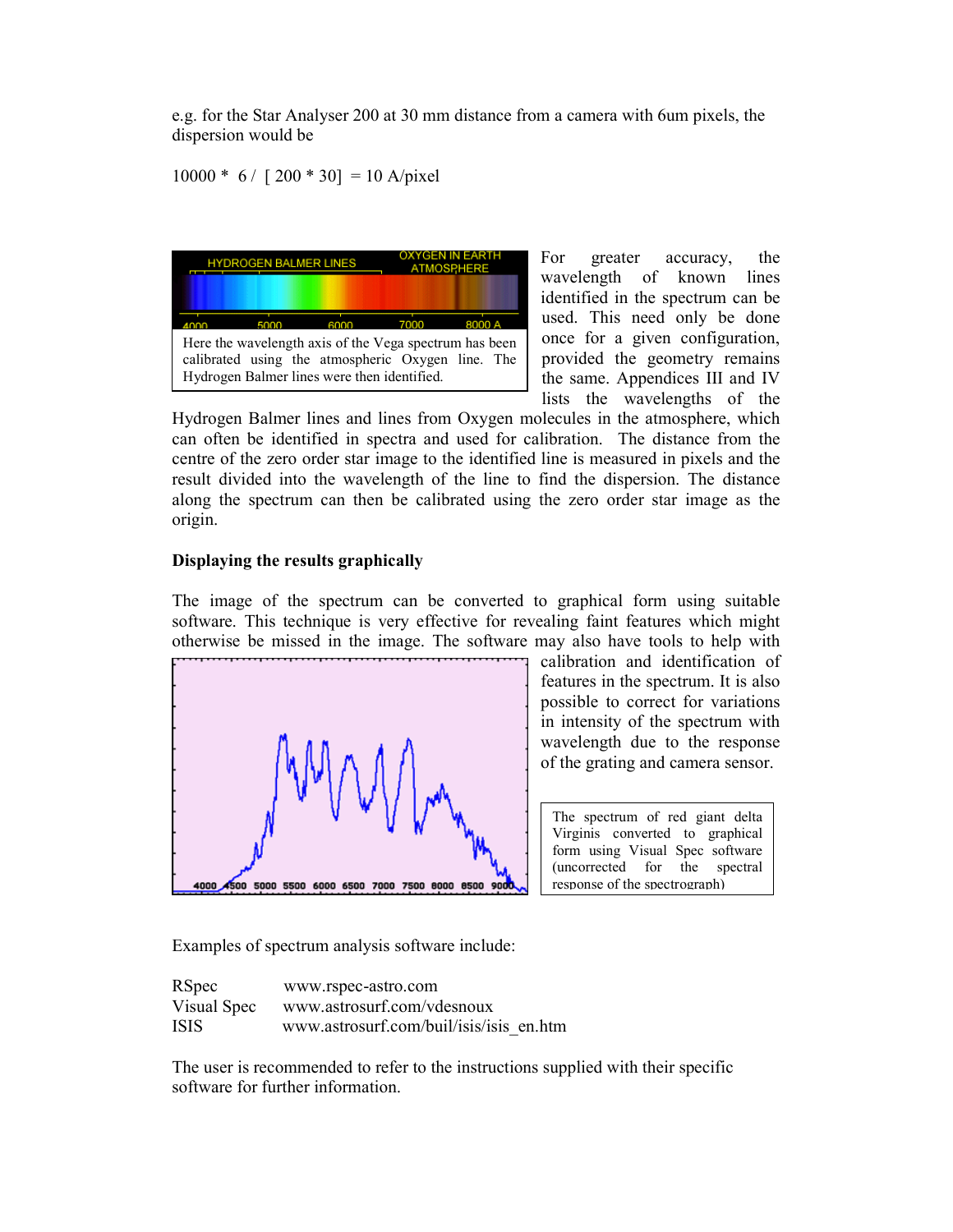## **Tips for recording spectra of faint objects**

Before imaging a faint object, set up and focus on a bright A type star first. The spectrum produced can also be used as a calibration check.

In crowded star fields, unwanted star and spectrum images can interfere with the spectrum you want to record. Rotate the camera so that the spectrum misses them. If you have trouble with star trailing on long exposures, orientate the grating so that the spectrum is at 90deg to the direction of drift. This will prevent the drift blurring the spectrum.

## **Visual Use**

The Star Analyser can be fitted directly to the bottom of an eyepiece threaded for filters. The length of spectrum can be increased by increasing the distance between the Star Analyser and the eyepiece. This can be accomplished for example by attaching the Star Analyser to the incoming end of a star diagonal. Note that these configurations require increased inward travel of the focuser, which may not be available with some telescopes, particularly Newtonians.

## **Further advice and information**

There is an on line community of Star Analyser users where you can get advice, exchange ideas and share results at http://groups.yahoo.com/group/staranalyser.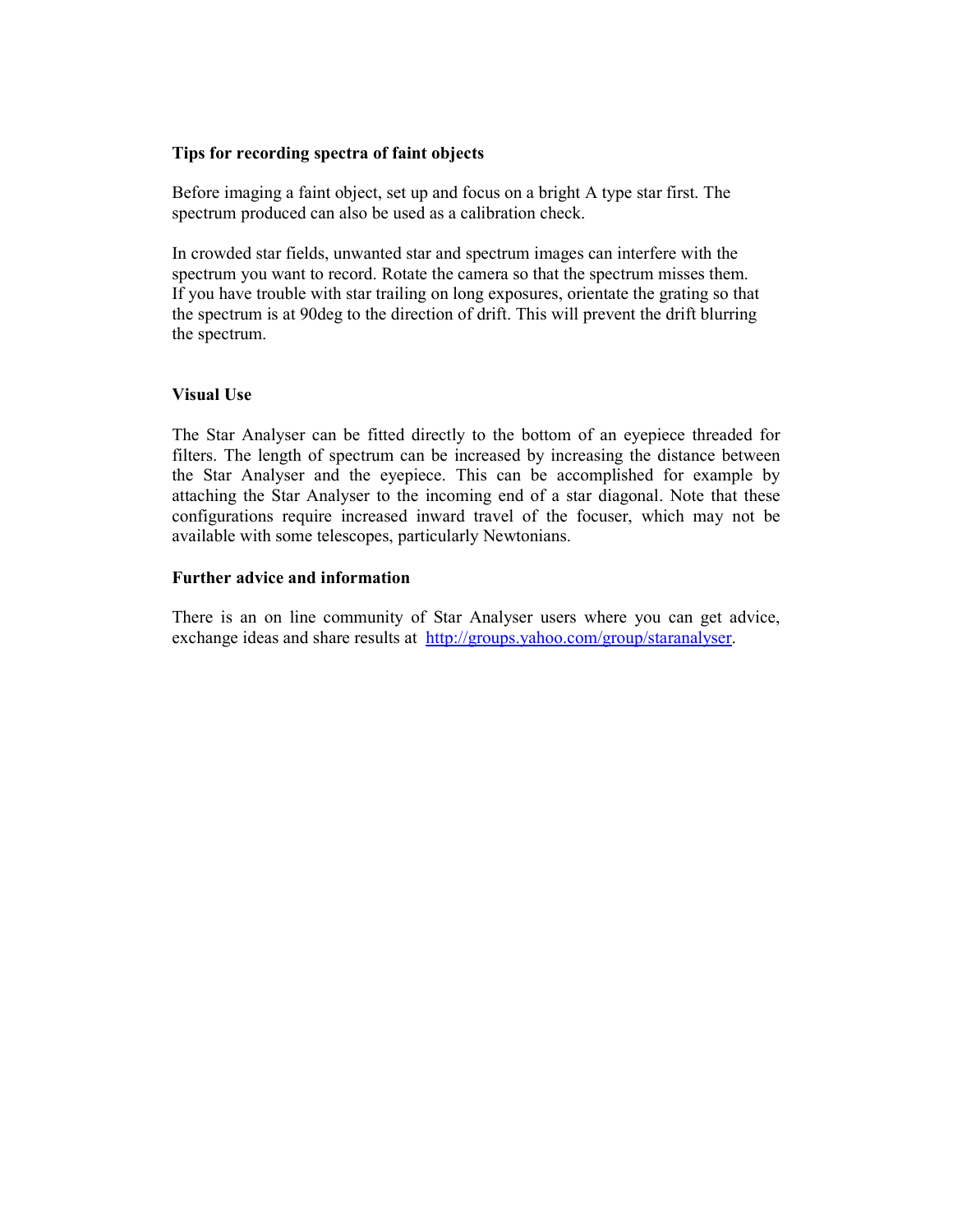#### **FREQUENTLY ASKED QUESTIONS (FAQ)**

#### **1 What is Spectroscopy?**

It is the science of recording and analysing electromagnetic radiation (eg light) in terms of its wavelength (colour).

### **2 Why is Spectroscopy so important in Astronomy?**

Astronomy is rather unusual among the sciences in that it is almost entirely observational rather than experimental. With the rare exception of a few meteorites and samples of moon rock, just about everything we know about the universe and the objects in it comes from analysing the light (and similar electromagnetic radiation such as radio and X rays) coming from it. Spectroscopy is a key tool in this process, revealing the physical and chemical processes which drive the formation, structure and evolution of the components of our universe.

#### **3 What is the STAR ANALYSER?**

The STAR ANALYSER is a high efficiency blazed transmission diffraction grating designed to make recording spectra easy using a telescope and and webcam, video camera, DSLR, CCD astroimager. The device screws into the nosepiece of the imager like a standard 1 1/4 inch filter and allows the recording of the spectrum of any object that appears star-like in the field of view.

#### **4 How does it work?**

The STAR ANALYSER diffraction grating intercepts the light from the telescope and deflects (disperses) it into a line on the camera detector according to the colour or wavelength. Longer (redder) wavelength light is diffracted more than shorter (bluer) wavelengths.

#### **5 What is special about the STAR ANALYSER?**

The STAR ANALYSER has a number of design features which make it particularly effective and easy to use with popular low cost webcams, video and astro-imagers.

It contains a replica diffraction grating made from a high quality high efficiency blazed master. This means that a much higher proportion of the light is directed into the spectrum compared with lower cost unblazed or holographic film gratings for example, allowing far fainter objects to be recorded.

It is physically identical to a standard 1 1/4 inch filter. This means it can be screwed onto a standard camera eyepiece nosepiece or included in a filter wheel.

The dispersion of the SA100 model has been matched to the small CCD chip sizes found in these cameras. This means that when mounted on the camera nosepiece, the complete spectrum and the zero order (straight through) image of the object can be imaged at the same time, simplifying object identification and spectrum calibration.

The SA200 model has a higher dispersion and a low profile design which allows it to be mounted closer to the camera sensor, for example in a filter wheel.

The delicate grating surface is protected by an antireflective coated glass cover. This means that it can be cleaned if necessary.

#### **6 What kind of objects can I record?**

The spectrum of any type of object can be recorded provided it is bright enough and appears approximately point like in the field of view. This includes stars of course and planets (provided a relatively short focal length telescope or camera lens is used). Compact planetary nebulae also make interesting targets. The STAR ANALYSER, mounted in front of a wide angle camera lens, can also record extended objects such as bright comets. If you are lucky you might even catch a meteor spectrum using this technique!

#### **7 What can the spectrum tell me about an object?**

The broad shape of the spectrum gives information about temperature. (For example the spectrum of cool Betelgeuse is quite different to that of hot Sirius) Narrow absorption (dark) or emission (bright)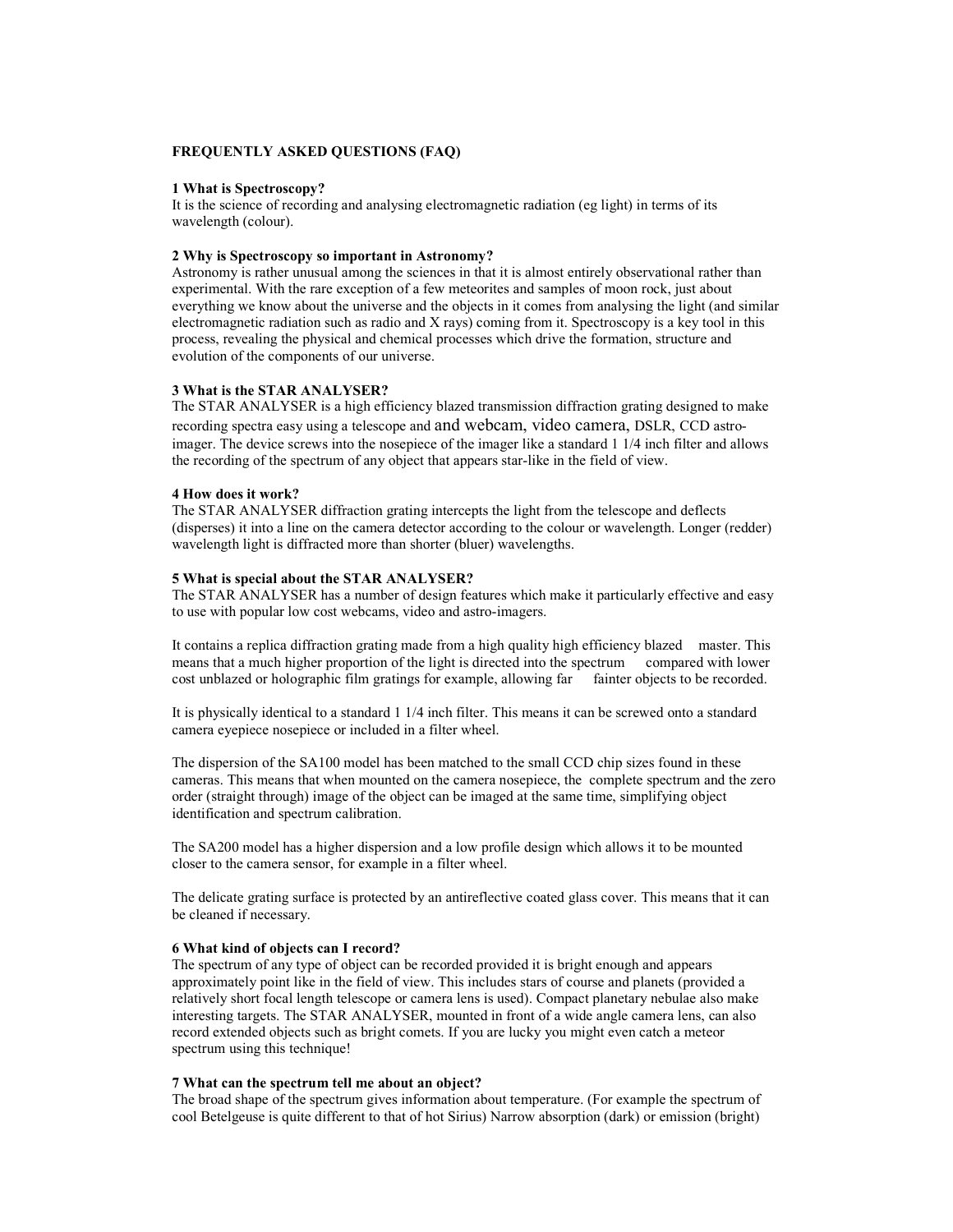lines tell us about the chemical elements that are present and how they are behaving. (For example the spectrum of Betelgeuse reveals the telltale signature of molecules in its atmosphere, while stars like Vega show absorption lines due to hydrogen atoms.) Shifts from the expected wavelength of lines can give information about the way the object or different parts of it are moving. The blue shift of hot gas rushing towards us after a supernova explosion and the redshift of a distant quasar due to the expansion of the universe are examples of the kind of processes which it is possible to record using the STAR ANALYSER

## **8 What type of camera can I use?** (See also "**How faint an object can I record**")

Because the spectrum image is so compact, (all the available spectrum information can contained within a length of just 500 pixels) just about any electronic camera (without a lens) which can be fitted to a telescope in place of the eyepiece can be used. For brighter targets webcams, solar system imagers and video cameras are ideal for the beginner. Long exposure CCD astro cameras can be used to record faint objects, greatly increasing the range of objects which can be recorded. Megapixel digital SLR cameras can also be used and the large sensor size means that the spectra of many stars in the field can be imaged simultaneously. For precise scientific work a monochrome camera is easier to calibrate for intensity as there is no need to correct for the three colour filter responses. Colour cameras however produce beautiful spectra, displaying the actual colours of the spectral lines. Note however that the infra red end of the spectrum will not be recorded if the infra red blocking filter present in most colour cameras is left in place.

#### **9 What type of telescope can I use?** (See also "**How do I focus the spectrum**")

Just about any telescope or even a camera lens can be used provided the object is bright enough and is reasonably stellar in appearance. The simple arrangement of placing the grating in the converging beam of the telescope produces some aberrations. The advantage of the low dispersion used in the STAR ANALYSER is that these are kept to a minimum. There are some trade offs with focal length. Less aberration is introduced by using long focal lengths but the resulting larger size of the stellar image will tend to limit the resolution. In practise, the STAR ANALYSER performs well with the typical focal lengths found in amateur telescopes, though in poor seeing conditions or at focal lengths over 2m, a focal reducer will generally improve the spectrum sharpness by reducing the size of the star image. The higher dispersion of the SA200 compared with the SA100 can be used to advantage with large aperture long focal length telescopes to increase the length of the spectrum without excessively increasing the distance from the sensor, provided the camera sensor is large enough to fit the spectrum and star image in the same frame.

Some additional care is needed when focusing using an achromatic refractor as with these instruments not all colours (particularly Violet and Infra red) focus at the same point. Particularly with a short focal length achromat, you may find that not all the spectrum can be brought to focus at the same time and you may need to concentrate on one segment at a time. (The spectrum will appear "fish tailed" at the violet and or red ends) Reflectors, including Cassegrain designs do not show this effect. Apochromats are affected less and, if corrected for imaging including the Infra-Red region, may show no chromatic aberration. Indeed the STAR ANALYSER is an interesting way of checking the chromatic correction of your telescope!

#### **10 How faint an object can I record?**

Like normal astronomical imaging, it depends on the size of telescope, sensitivity of the camera you are using and your sky conditions, but because the light from the object is spread out across the camera detector, objects need to be perhaps 5-6 magnitudes brighter than for a normal image. (This is one of the reasons professional telescopes tend to be so huge!) In practise, the spectrum of the brighter planets and hundreds of stars down to mag +4 can be recorded using a modest 8 inch (200mm) scope and a sensitive webcam or planetary imager. Given good sky conditions, and using the same aperture telescope with a sensitive monochrome CCD imager with long exposure capability, recording the spectra of objects down to mag +13 is possible, or even fainter if the camera is cooled, allowing the measurement of quasar redshifts and the classification of bright supernovae to be performed! Integrating video cameras, long exposure colour imagers and DSLR will reach intermediate magnitudes, to record bright comets or the fascinating supernova candidate Wolf Rayet stars for example.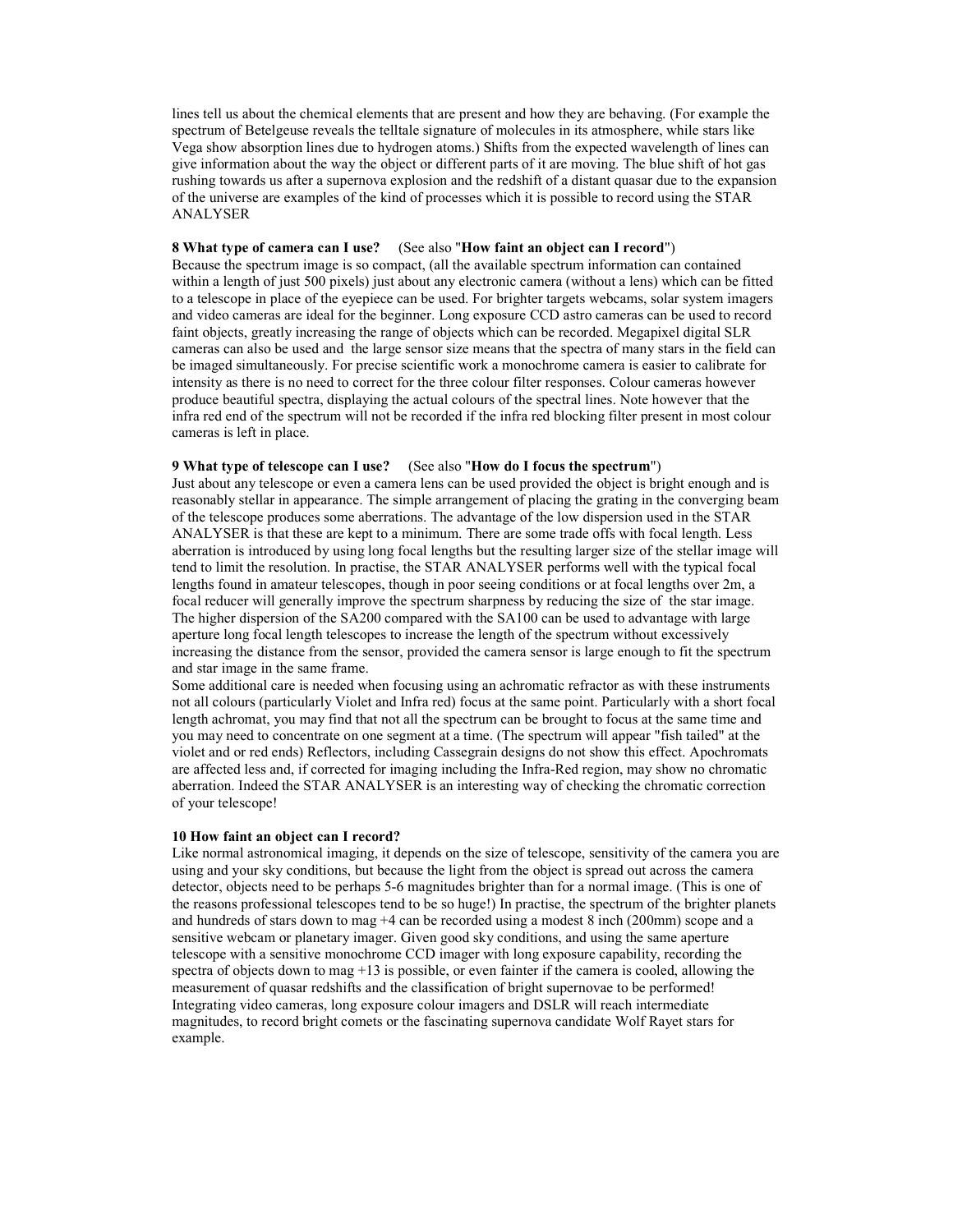#### **11 What wavelength range can I record?**

The range depends on the response of the camera sensor and whether an infra red blocking filter is fitted. An unfiltered CCD sensor will typically record from less than 400nm in the violet to beyond 800nm in the infra red (Even colour sensors with any infra red filter removed will record into the near infra red, as the colour filters built into the chip are transparent to infra red)

#### **12 What is the resolution of spectra produced by the STAR ANALYSER?**

At first sight one might think that by using a grating with more closely spaced lines or mounting it further away, one could increase the resolution as much as one liked. In practise though, there are several other factors which limit the resolution for this type of configuration. The most significant ones are:

The size of the star image, which depends on the stability of the atmosphere and increases with the focal length of the telescope.

Distortion of the image due to chromatic coma, which is independent of the grating or mounting distance but is worse for lower focal ratio telescopes.

Field curvature which changes the focus along the spectrum and is worse for higher dispersion gratings mounted close to the camera sensor.

The size of the camera pixels.

Because of these limitations, the resolution of this type of spectrograph is restricted to typically 1/100 of the wavelength (eg 5nm at 500nm), independent of the diffraction grating design. It does mean however that by choosing the grating design and mounting distance with care, the whole spectrum and the undeflected star image can be fitted on the chip without losing any of the available resolution, which makes the spectrograph more sensitive and easier to use. The standard Star Analyser (SA100) has a 100 lines/mm grating with a 200 lines/mm option (SA200) for situations where the grating has to be mounted close to the camera sensor, in a filter wheel for example.

(Spectrographs used by professional astronomers achieve greater resolution by adding a slit and collimating optics, but these are much more complex and cost many tens of times more)

### **13 How far from the camera should the STAR ANALYSER be mounted?**  (See also "**What are the optional spacers for?**")

The further away from the camera sensor the STAR ANALYSER is placed, the more spread out the spectrum becomes. If you mount it too close, you will lose resolution. Too far away and you will not be able to fit the whole spectrum in the camera frame. You can work out the optimum distance for your camera using this on line calculator www.patonhawksley.co.uk/calculator Details of pixel size, number of pixels and distance from the sensor to the nosepiece or mounting ring should be available from your camera manufacturer.

Typical distances for the SA100 are:- (distances for the SA200 are approximately half these values)

30-45mm for 1/4 size sensors (55mm running the spectrum diagonally) 40-75mm for 1/3 size sensors 50-100mm for 1/2 size and larger sensors

#### **14 What are the optional spacers for and will I need any?**

See FAQ 13 for information on the recommended distance. If you find that the distance for your setup is less than the minimum value, we recommend purchasing sufficient spacers to bring the distance above the minimum. Each spacer adds an adjustable 7-10mm.

If after consulting the on line calculator you are not sure if your particular setup requires spacers, please e-mail us with details of your camera and the sensor to nosepiece tip distance and we can advise you.

#### **15 How do I focus the spectrum image?**

Just as in conventional astronomical imaging, focusing can be tricky. Focusing the zero order image of the star will get you somewhere near, but you might find you need to wind the focus in a touch more to achieve the best focus of the spectrum. If any narrow absorption or emission lines can be seen, these can be used to sharpen the focus. If there are no obvious features then focusing to narrow the width of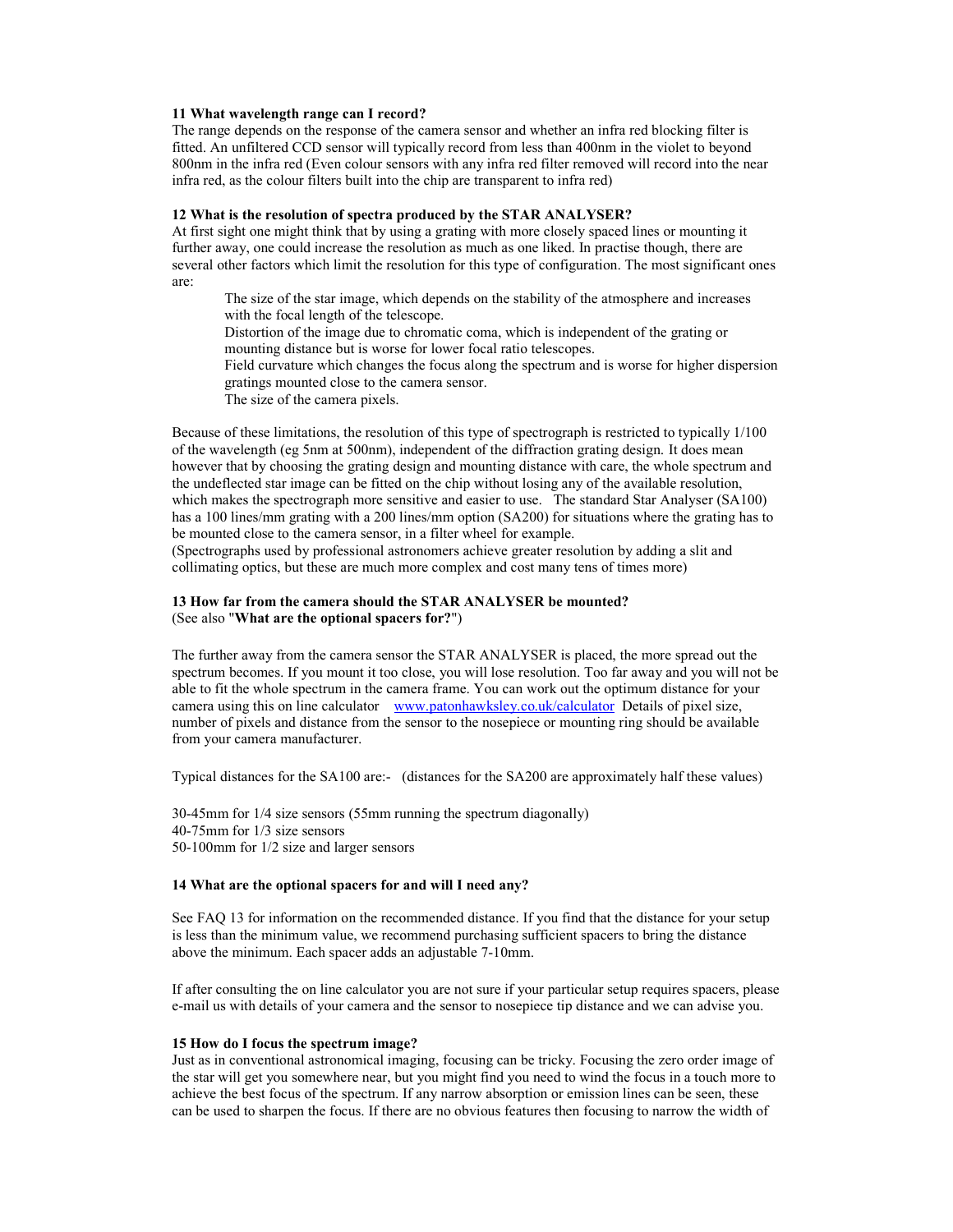the line can get you nearer. Once you have good focus, it can be useful to note for future reference how much the focuser had to be moved compared with the zero order star image focus point. (Note that it may not be possible to obtain good focus at all wavelengths simultaneously when using an achromatic refractor due to the telescope design)

#### **16 How can I turn my narrow spectrum image into a wide strip?**

Many image processing programs have all you need.

First rotate your spectrum image so it is horizontal and crop the image so it just shows the strip with the spectrum (it will typically only be a few pixels high) Resize the strip to the same width but only one pixel high, then resize again to the same width

but 30 pixels high and voila! A professional looking strip spectrum which will make the spectral lines much easier to see.

#### **17 How can I calibrate my spectrum?**

The STAR ANALYSER has been designed to make calibration as easy as possible. With most configurations you will be able to capture the image of the star as well as the spectrum in the same frame. The star image is your zero point. Because the dispersion of the STAR ANALYSER is low, the wavelength is essentially proportional to the distance along the spectrum. (Note that this is not true for higher dispersion designs used in the same configuration and is a particular problem for prism based spectrometers) All you have to do is measure the number of pixels from the centre of the star image to a feature of known wavelength in the image (eg a Hydrogen Balmer line in a star such as Vega or a Telluric line due to the earth's atmosphere, which can be seen in many spectra). If you divide the wavelength by the number of pixels, you have a calibration constant (in angstroms per pixel or nm per pixel) which can be used for all your measurements provided you do not change your setup.

#### **18 How can I convert my spectrum into a graph?**

There are commercial and freeware programs which can take the image of a spectrum, measure the pixel values along the line and convert them into a graph or a data file for use in a spreadsheet. Some also have functions to aid calibration and analysis of your spectrum.

Examples of spectrum analysis software include.

RSpec http://www.rspec-astro.com Visual Spec http://www.astrosurf.com/vdesnoux ISIS http://www.astrosurf.com/buil/isis/isis\_en.htm

#### **19 Can I use the STAR ANALYSER for visual observations?**

Yes, though the length of the spectrum will be rather short unless you can mount the STAR ANALYSER some distance before the eyepiece. (Note: The SA200 will give a 2x longer spectrum compared with the SA100) This can be achieved for example by screwing it into the ingoing side of a diagonal threaded for filters. (Note that achieving sufficient distance may be a problem with some telescopes, particularly Newtonians where inward focus travel tends to be limited) A cylindrical lens fixed over the eyepiece can be useful to spread the width of the spectrum and make the lines more visible. Tapping the eyepiece sometimes produces a similar effect.

#### **20. Where can I share my results with other users or get advice?**

You can get support by e-mailing us or alternatively, why not join the Yahoo group "staranalyser" where you can get support, meet other users and share and discuss your results!

#### **21 Can I take spectra of stars without a telescope using a DSLR camera?**

It is possible to take spectra of bright stars just by mounting the Star Analyser in front of a Digital SLR camera lens. Best results are with the camera mounted on a tracking mount but spectra of the brightest stars can even be recorded using a camera on as fixed tripod. See this link for more information on this technique

http://www.threehillsobservatory.co.uk/astro/spectroscopy\_11.htm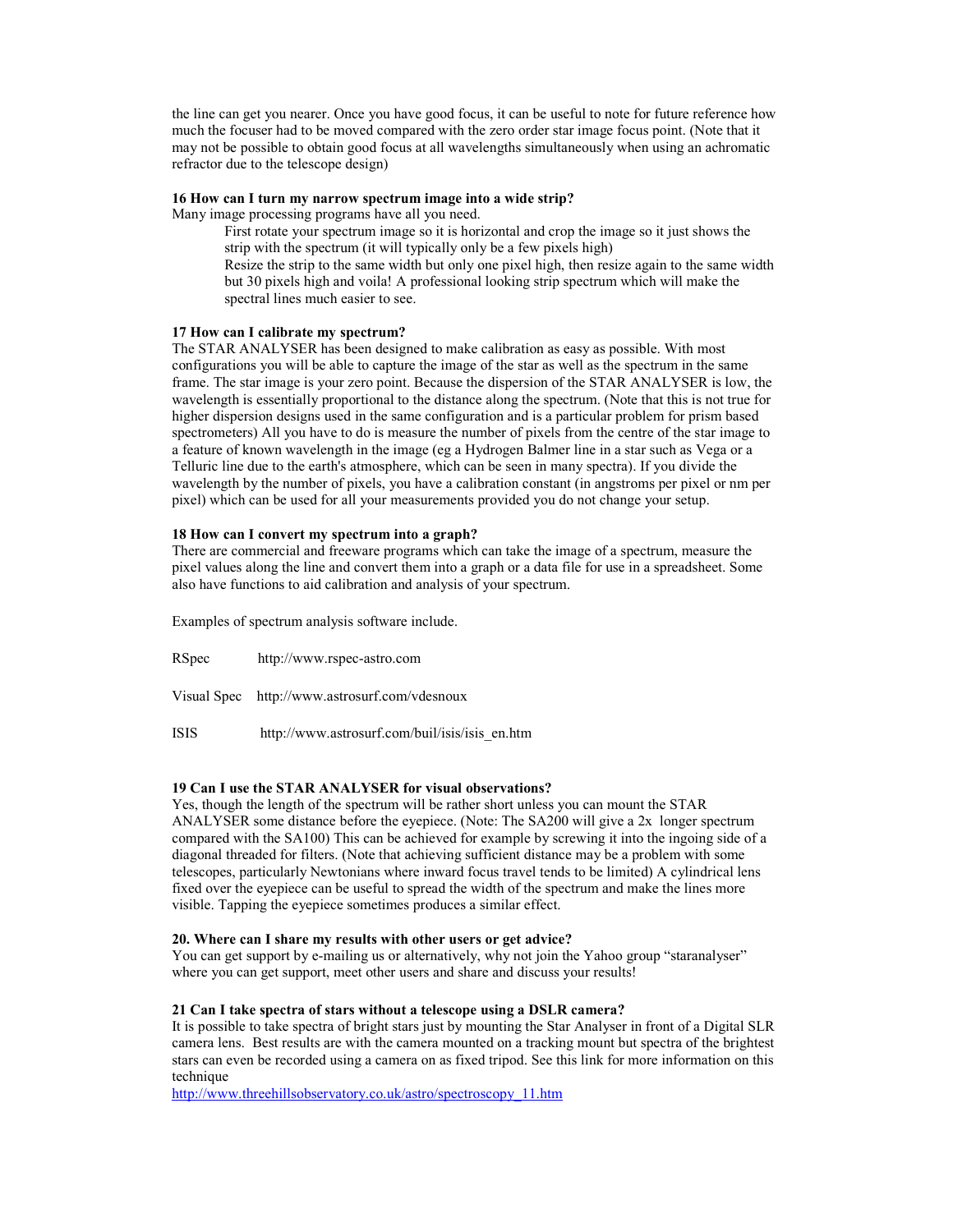## **APPENDIX I BRIGHT STAR SPECTRAL TYPES**

| Star        | Name                  | Mag     | Spect type           | Star        | Name              | Mag            | <b>Spect type</b>             |
|-------------|-----------------------|---------|----------------------|-------------|-------------------|----------------|-------------------------------|
| zeta Pup    | Suhail Hadar          | 2.25    | O <sub>5</sub> laf   | beta Aur    | Menkalinam        | 1.9            | A2IV                          |
| zeta Ori    | Alnitak               | 2.05    | O9.5lbe*             | zeta UMa    | Mizar             | 2.27           | A2VpSrSi*                     |
|             |                       |         |                      | beta Leo    | Denebola          | 2.14           | A3V                           |
| delta Ori   | Mintaka               | 2.23    | B0*                  | alpha PsA   | Fomalhaut         | 1.16           | A3Va                          |
| delta Sco   | Dschubba              | 2.32    | <b>B0.3IV</b>        | alpha Oph   | Ras Alhague       | 2.08           | A5III                         |
| kappa Ori   | Saiph                 | 2.06    | B0.5lav              | alpha Aql   | Altair            | 0.77           | A7V                           |
| beta Cru    | Mimosa                | 1.25    | <b>B0.5III</b>       | alpha Cep   | Alderamin         | 2.44           | A7V                           |
| epsilon Ori | Alnilam               | 1.7     | <b>B0lae</b>         | iota Car    | Tureis            | 2.25           | A8lb                          |
| gamma Cas   | Cih                   | 2.47    | <b>B0IVe</b>         |             |                   |                |                               |
| alpha Cru   | Acrux                 | 1.58    | B1*                  | alpha Car   | Canopus           | -0.72          | <b>F0II</b>                   |
| alpha Lup   |                       | 2.3     | <b>B1.5III</b>       | theta Sco   | Sargas            | 1.87           | F <sub>1</sub> II             |
| kappa Sco   |                       | 2.41    | <b>B1.5III</b>       | beta Cas    | Caph              | 2.25           | <b>F2III</b>                  |
| lambda Sco  | Shaula                | 1.63    | <b>B1.5IV</b>        | alpha Per   | Marfak            | 1.79           | F5lb                          |
| eta Cen     |                       | 2.31    | B1.5Vne              | alpha CMi   | Procyon           | 0.38           | F <sub>5IV</sub>              |
| beta Cen    | Hadar                 | 0.61    | B <sub>1</sub>       | alpha UMi   | Polaris           | 2.02           | F7:Ib-IIv                     |
| epsilon Cen |                       | 2.3     | B <sub>1</sub>       | delta CMa   | Al Wazor          | 1.84           | F8la                          |
| alpha Vir   | Spica                 | 0.98    | B1III+B2V            | gamma Cyg   | Sadr              | 2.2            | F8lb                          |
| beta CMa    | Murzim                | 1.98    | B <sub>1</sub> II-II |             |                   |                |                               |
| sigma Sgr   | Nunki                 | 2.02    | <b>B2.5V</b>         | alpha Cen   | <b>Rigil Kent</b> | $-0.01$        | G2V+K1V                       |
| epsilon CMa | Adhara                | 1.5     | <b>B2II</b>          | alpha Aur   | Capella           | 0.08           | G8                            |
| gamma Ori   | <b>Bellatrix</b>      | 1.64    | B <sub>2</sub> III   |             |                   |                |                               |
| alpha Pav   | Joo Tseo              | 1.94    | B <sub>2</sub> IV    | epsilon Car | She/(Avior)       | 1.86           | K0II*                         |
| kappa Vel   | Cih                   | 2.5     | B <sub>2</sub> IV    | beta Gem    | Pollux            | 1.14           | KOIII                         |
| eta UMa     | Benetnasch            | 1.86    | B <sub>3</sub> V     | beta Cet    | Deneb Kaitos      | 2.04           | KOIII                         |
| alpha Eri   | Archenar              | 0.46    | B3Vpe                | alpha Phe   | Ankaa             | 2.39           | KOIII                         |
| eta CMa     | Aludra                | 2.45    | B <sub>5</sub> la    | epsilon Cyg |                   | 2.46           | KOIII                         |
| beta Tau    | El Nath               | 1.65    | B7III                | alpha UMa   | Dubhe             | 1.79           | K0IIIa                        |
| alpha Gru   | Al Na'ir              | 1.74    | B7IV                 | alpha Cas   | Schedir           | 2.23           | K0IIIa                        |
| alpha Leo   | Regulus               | 1.35    | B7V*                 | theta Cen   | Haratan           | 2.06           | KOIIIb                        |
| beta Ori    | Rigel                 | 0.12    | <b>B8I*</b>          | alpha Boo   | Arcturus          | $-0.04$        | K1IIIbCN-1                    |
| alpha And   | Alpheratz             | 2.06    | B8IVpMnHg            | epsilon Sco | Wei               | 2.29           | K2.5III                       |
| beta Per    | Algol                 | 2.12    | B8V                  | epsilon Peg | Enif              | 2.39           | K <sub>2</sub> I <sub>b</sub> |
| epsilon Sgr | <b>Kaus Australis</b> | 1.85    | <b>B9.5III</b>       | alpha TrA   | RasAlMuthallath   | 1.92           | K2II                          |
| alpha Peg   | Markab                | 2.49    | B <sub>9</sub> V     | alpha Ari   | Hamal             | $\overline{2}$ | K2IIIabCa-I                   |
| T CrB       |                       | 2       | sdBe+gM3+Q           | gamma And   | Alamach           | 2.06           | K3-IIb*                       |
|             |                       |         |                      | alpha Hya   | Alphard           | 1.98           | K3III                         |
| gamma Gem   | Almisan               | 1.93    | A0IV                 | lambda Vel  | Suhail            | 2.21           | K4Ib-II                       |
| epsilon UMa | Alioth                | 1.77    | A0pCr                | beta UMi    | Kochab            | 2.08           | K4III                         |
| alpha Lyr   | Vega                  | 0.03    | A0V                  | alpha Tau   | Aldebaran         | 0.85           | K <sub>5</sub> III            |
| alpha CrB   | Alphecca              | 2.23    | A0V                  | gamma Dra   | Etamin            | 2.23           | K <sub>5</sub> III            |
| beta UMa    | Merak                 | 2.37    | A0V                  |             |                   |                |                               |
|             | Phecda                | 2.44    | A0Ve                 | beta And    |                   | 2.06           | MOIIIa                        |
| gamma UMa   |                       | 2.17    | A <sub>1</sub> IV    |             | Mirach            | 0.96           |                               |
| gamma Cen   | Koo Low               |         |                      | alpha Sco   | Antares           |                | M1.5I*                        |
| delta Vel   | Koo She               | 1.96    | A <sub>1</sub> V     | beta Peg    | Scheat            | 2.42           | M2.5II-III                    |
| alpha CMa   | Sirius                | $-1.46$ | $A1V^*$              | alpha Ori   | Betelgeuse        | 0.5            | M21                           |
| alpha Gem   | Castor                | 1.58    | A1V*                 | gamma Cru   | Gacrux            | 1.63           | M3.5III                       |
| alpha Cyg   | Deneb                 | 1.25    | A <sub>2</sub> lae   | beta Gru    | Al Dhanab         | 2.1            | M5III                         |
| beta Car    | Miaplacidus           | 1.68    | A <sub>2</sub> IV    |             |                   |                |                               |
|             |                       |         |                      | gamma Vel   | Regor             | 1.78           | WC8+O7.5e                     |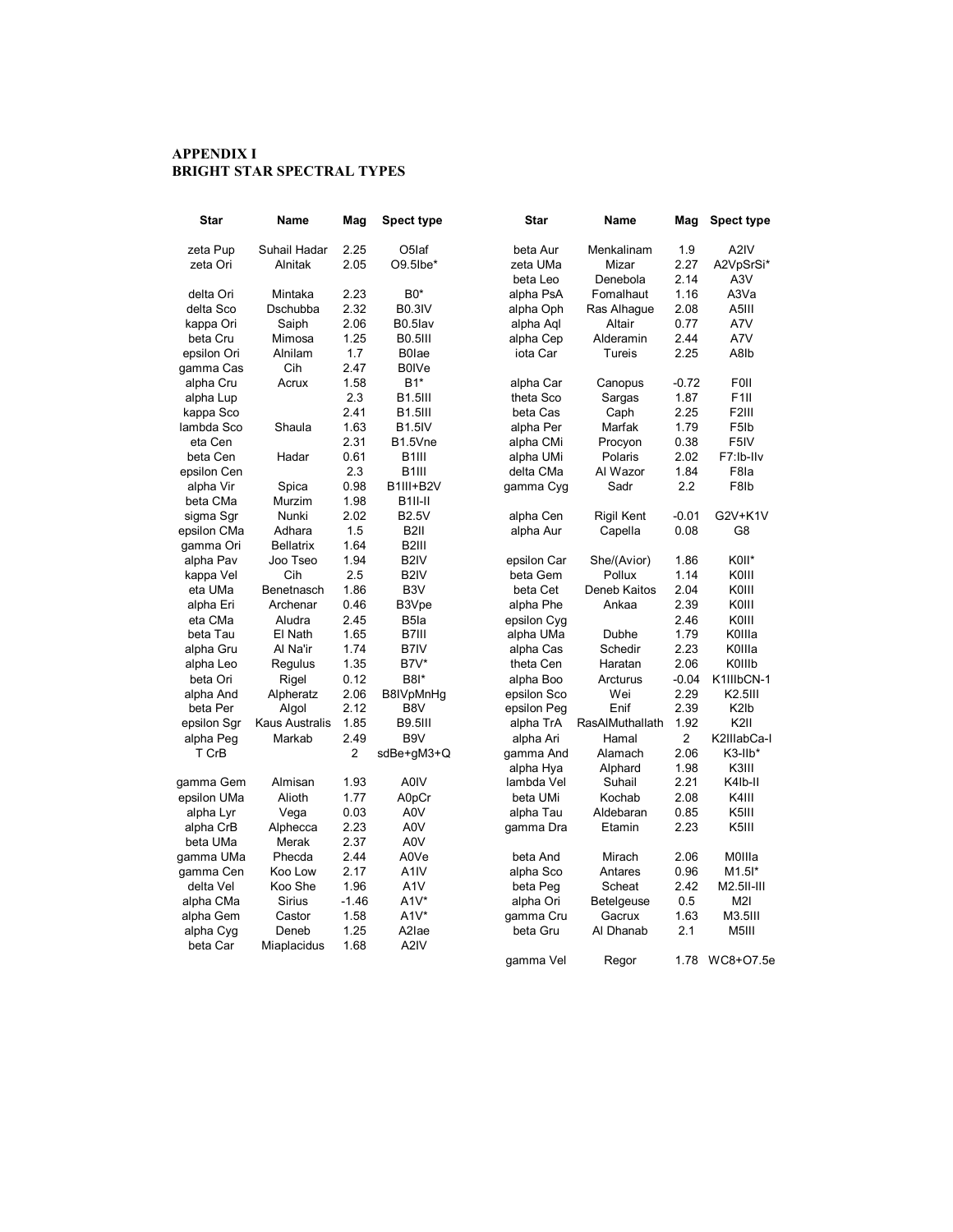## **APPENDIX II**

| <b>SAO</b> | <b>WR</b> | R.A.     | <b>Dec</b>  | <b>Type</b> | Mag(V) |
|------------|-----------|----------|-------------|-------------|--------|
| 219504     | 11        | 08:09:32 | $-47:20:12$ | WC8         | 1.74   |
| 227425     | 79a       | 16:54:59 | $-41:09:03$ | WN9ha       | 5.29   |
| 252162     | 48        | 13:08:07 | $-65:18:23$ | WC6         | 5.88   |
| 238353     | 22        | 10:41:18 | $-59:40:37$ | WN7h        | 6.44   |
| 238394     | 24        | 10:43:52 | $-60:07:04$ | WN6ha       | 6.49   |
| 227328     | 78        | 16:52:19 | $-41:51:16$ | WN7h        | 6.61   |
| 69402      | 133       | 20:05:57 | $+35:47:18$ | WN5         | 6.7    |
| 172546     | 6         | 06:54:13 | $-23:55:42$ | WN4         | 6.94   |
| 227390     | 79        | 16:54:19 | $-41:49:12$ | WC7         | 6.95   |
| 49491      | 140       | 20:20:27 | $+43:51:16$ | WC7pd       | 7.07   |
| 227822     | 90        | 17:19:29 | $-45:38:24$ | WC7         | 7.45   |
| 69592      | 136       | 20:12:06 | $+38:21:18$ | WN6(h)      | 7.65   |
| 251264     | 40        | 11:06:17 | $-65:30:35$ | WN8h        | 7.85   |
| 69755      | 138       | 20:17:00 | $+37:25:24$ | WN5         | 8.1    |
| 69833      | 139       | 20:19:32 | $+38:43:54$ | WN5         | 8.1    |
| 238408     | 25        | 10:44:10 | $-59:43:11$ | WN6h        | 8.14   |
| 69677      | 137       | 20:14:32 | $+36:39:40$ | WC7pd       | 8.15   |
| 186341     | 111       | 18:08:28 | $-21:15:11$ | WC5         | 8.23   |
| 69541      | 134       | 20:10:14 | $+36:10:35$ | WN6         | 8.23   |
| 251296     | 42        | 11:10:04 | $-60:58:45$ | WC7         | 8.25   |

# **TWENTY BRIGHTEST WOLF RAYET STARS**

*The Seventh Catalogue of Galactic Wolf-Rayet Stars* (van der Hucht, K.A. 2001)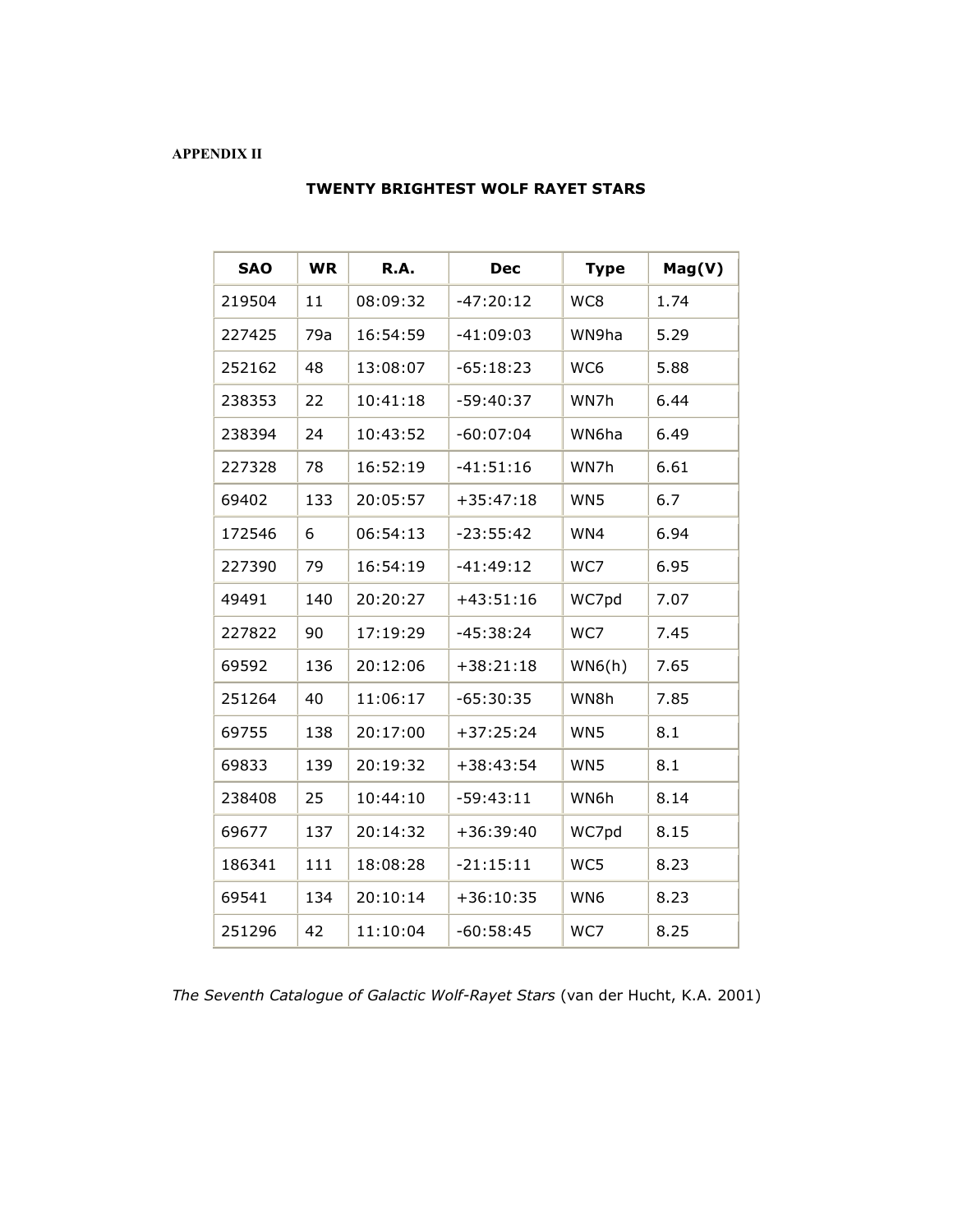# **APPENDIX III TELLURIC LINES (O2)**

| Fraunhofer Band | Wavelength A  |
|-----------------|---------------|
| a               | 6276 - 6287   |
| В               | 6867 - 6884   |
|                 | $7594 - 7621$ |

## **APPENDIX IV HYDROGEN BALMER LINES**

| Alpha   | 6563 |
|---------|------|
| Beta    | 4861 |
| Gamma   | 4340 |
| Delta   | 4102 |
| Epsilon | 3970 |
| Zeta    | 3889 |
| Eta     | 3835 |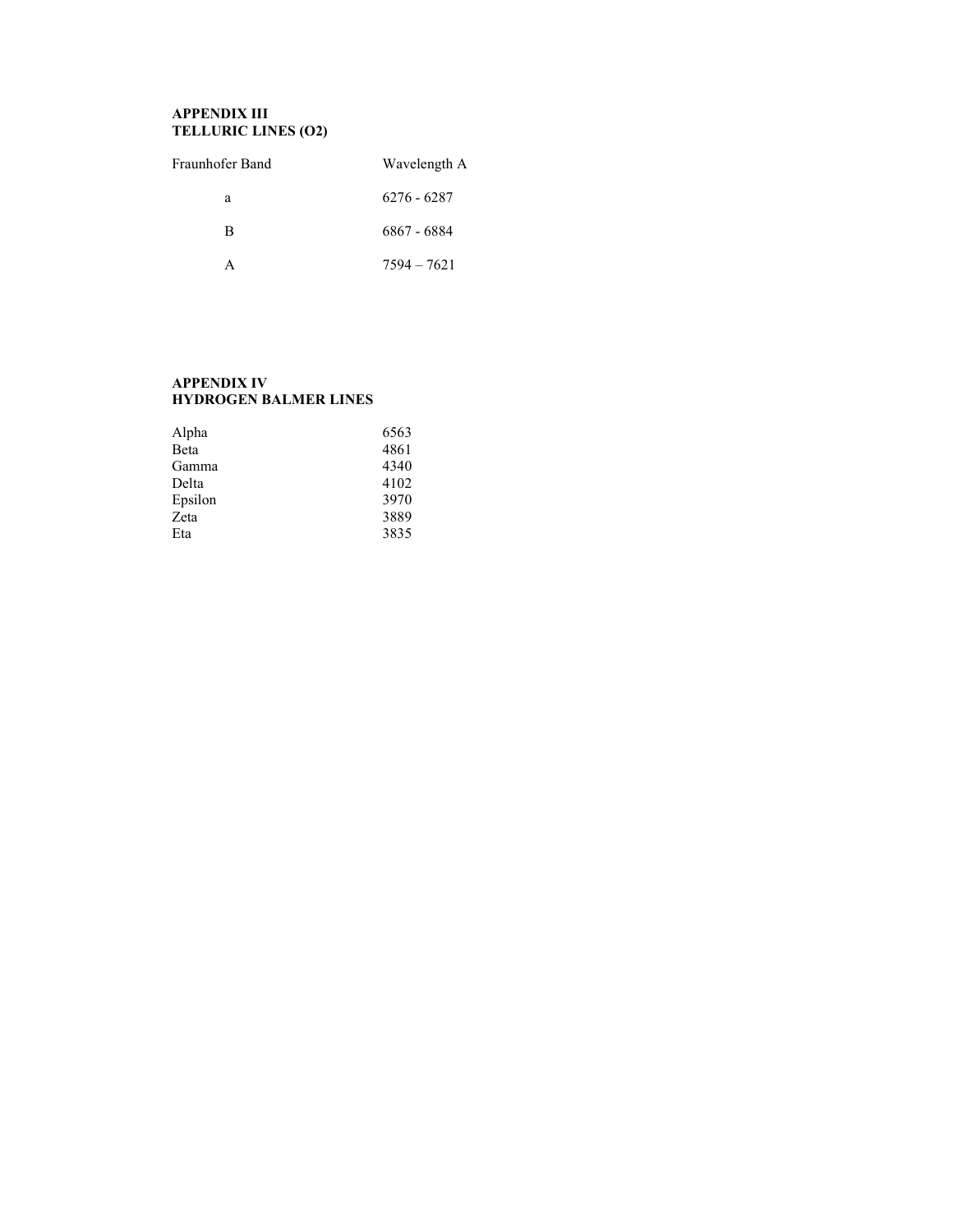## **APPENDIX V**

# **Introducing the Star Analyser 200**

Since its launch in 2005, the Star Analyser 100 has introduced thousands of amateur astronomers worldwide to the fascinating field of spectroscopy. Over this period, the equipment used by amateurs has evolved with larger aperture telescopes, bigger camera sensors and close coupled filter wheels becoming more common. The new Star Analyser 200 model has been developed with these users in mind. Using the same Paton Hawksley high efficiency blazed diffraction grating technology as the SA100, but with double the line density, the SA200 gives approximately the same length of spectrum but at half the spacing from the camera sensor. A new low profile design has been used for the SA200, allowing it to be used with a wider range of filter wheel models and can even be adapted for use in wheels designed for unmounted drop in filters (See later section for dimensions and mounting suggestions)

## **Is the SA200 a replacement for the SA100?**

Most definitely not! For most users the SA100 will to continue to be the model of choice, particularly for those using cameras with small sensors, giving optimum performance for example with the SA100 mounted on the camera nosepiece. In circumstances though where a 100 lines/mm grating cannot be mounted far enough away from the sensor to produce the optimum length of spectrum, the SA200 gives the opportunity to significantly improve performance over what is achievable using the SA100 in the same configuration.

## **What is the optimum spacing and when should I choose the SA200?**

The on line calculator www.patonhawksley.co.uk/calculator (selecting the box for the SA200) will calculate the dispersion (in Angstrom/pixel) for a given equipment setup. This figure, combined with the guidelines there gives a rough indication of the optimum spacing for a typical setup. To see where the SA200 can help achieve the best performance though we need to delve into this in a bit more detail.

The maximum resolution achievable using the simple arrangement of a grating mounted in the converging beam in front of the camera sensor is limited by various optical factors to around 30-40 Angstrom. To be able to achieve this resolution however the spectrum must first be spread out sufficiently to overcome two other limitations.

Firstly the resolution cannot be better than 2 pixels (The Nyquist sampling condition) so to achieve a resolution of say 36A, we need to aim for18A/pixel or less.

Secondly the resolution cannot be better than the length of the spectrum covered by the star image. So for example if the star image is 3 pixels in diameter (FWHM, measured in focus without the grating in place) and we want to achieve a resolution of 36A, then we need to aim for  $36/3 = 12A/p$  ixel or less, first checking that the sensor is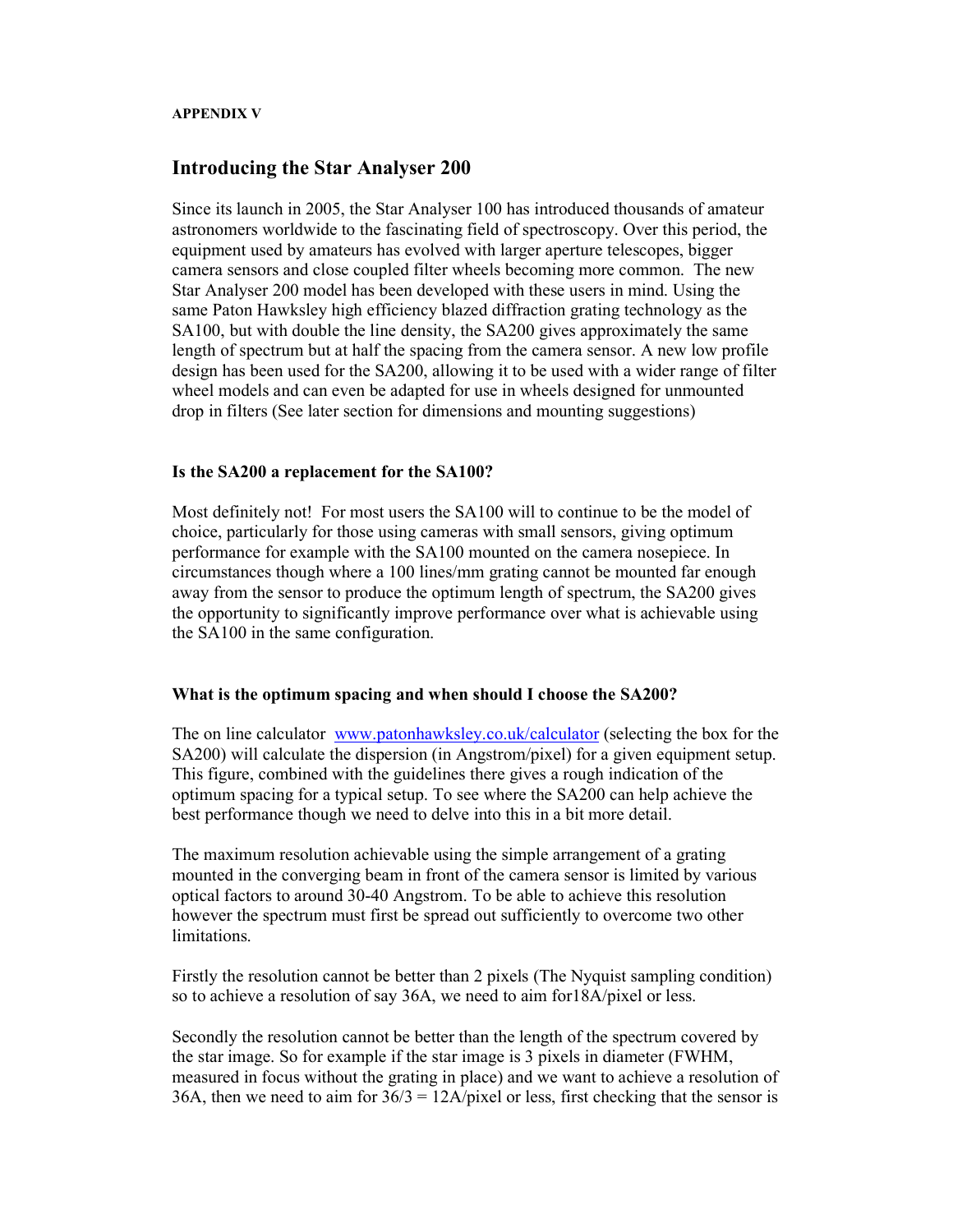large enough to fit the spectrum and zero order in the frame at this dispersion. (Note that the star image size depends on the focal length of the telescope and the atmospheric conditions. Good collimation, focussing and measuring targets when they are higher in the sky all help here)

For typical amateur setups, it is usually the second condition which is harder to meet and the following examples illustrate typical situations where the SA200 can help

## **The Star Analyser mounted in a filter wheel**

Filter wheels are typically positioned as close to the camera sensor as possible to minimise vignetting in astrophotography. This distance is usually less than optimum for the SA100, limiting the spectrum resolution. Consider for example the spectrum below of P Cygni (in red), taken with an SA100 mounted in a filter wheel 30 mm from the camera sensor (an ATIK ATK314L+ camera with 1390 x 1038 x 6.45um pixels) The telescope is a 280mm SCT at f10. Seeing was  $\sim$ 2 arcsec, giving a star image size of 4 pixels.



The dispersion is 22A/pixel which would potentially give a resolution of 44A based on the first (Nyquist) criterion but according to the second (star size) criterion, the resolution will be limited to  $\sim$  88A, which agrees with what was seen in practice and is well below the potential of the Star Analyser, as might be expected for this close spacing used with a long focal length telescope. If however the SA200 is used instead, (blue spectrum) then the dispersion becomes 11 A/pixel and the resolution